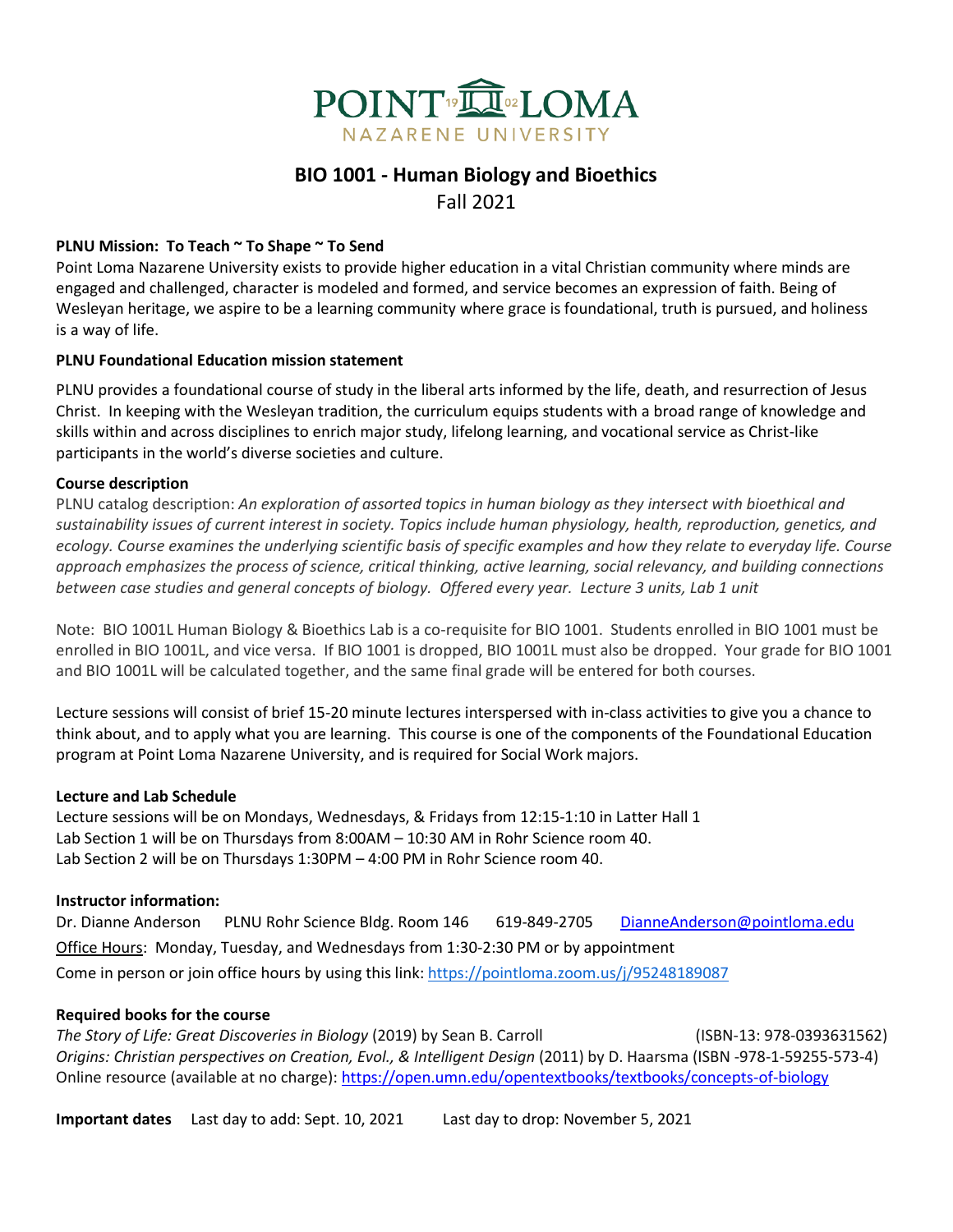#### **Course Learning Outcomes**

After successful completion of this course, you will be able to:

- 1. Apply the following core concepts in biology to explain a variety of biological examples:
	- a. Cells, organs/tissues, and ecosystems are interconnected, interacting, and regulated.
	- b. Basic units of structure define the function of cells, organs/tissues, organisms and ecosystems.
	- c. Energy and matter are transformed within cells, organisms and ecosystems.
	- d. Information is stored, transferred, and expressed in cells, organs/tissues and organisms.
	- e. The diversity of life has changed, and continues to change, as both natural selection and other types of genetic modification cause populations to evolve.
- 2. Use the processes and tools of scientific inquiry (both hypothesis testing and discovery science) to test biological hypotheses and to skeptically evaluate scientific information.
- 3. Identify major stakeholders, then determine their motivation, as well as the likely position each stakeholder would hold on a given bioethical issue.
- 4. Prepare and/or analyze graphs to interpret data and to draw valid conclusions to demonstrate critical thinking.\*
- 5. Design and conduct at least one independent investigation as a demonstration of critical thinking.\*
- 6. Recognize biology as a problem-solving science based on past and continuing experimentation, and evaluate biology's role and impact on society in terms of meeting major societal challenges.

*\*Selected questions from the Test of Scientific Literacy Skills (TOSLS) will be included on the final exam to assess Foundational Education Learning Outcome 1d. Critical Thinking: Students will be able to examine, critique, and synthesize information in order to arrive at reasoned conclusions.*

#### **Grading**

| <b>Assignment or assessment</b>     | <b>Description</b>                                                                   | <b>Points possible</b> |
|-------------------------------------|--------------------------------------------------------------------------------------|------------------------|
| 4 lecture exams                     | Combination of multiple choice and short essay                                       | 400                    |
| $(100 \text{ pts.} each)$           |                                                                                      |                        |
| Final exam                          | Multiple choice                                                                      | 125                    |
| (includes assessment of FELO)       | (partly comprehensive)                                                               |                        |
| 13 Lab activities                   | Pre-lab questions, in-lab graphs, drawings,                                          | 130                    |
|                                     | answers to questions, etc.                                                           | (10 pts each week)     |
| Various small activities            | A variety of small activities will be done alone or with                             | approx. 140            |
|                                     | a partner or a team                                                                  | (10 pts each week)     |
| 1 lab report                        | Materials/methods, results, and conclusions                                          | 25                     |
| "Biology in my life"<br>assignments | Ask and answer your own questions to see<br>how biology is relevant to your own life | 30                     |
| 6 Spiritual practices/              | Thoughts on Shared meals, Sabbath,                                                   | 30                     |
| <b>Biology reflections</b>          | Silence, Solitude, Simplicity                                                        |                        |
|                                     | <b>Total points</b>                                                                  | Approx. 980            |

Grades will be given on the basis of earned points as a percentage of total points possible. ALL points earned in the lecture and lab will be combined as basis for the final course grade, and this same grade will be entered for both.

| A  | 90% |                                                              |
|----|-----|--------------------------------------------------------------|
| B. | 80% | A "+" will be assigned to the upper 2% in each range (except |
| C  | 70% | for A+ which can't be used), and a "-" will be assigned to   |
| D  | 60% | the lowest 2% in each range.                                 |
| F. | 50% | Examples: $91\% = A$<br>$69\% = D+$                          |

Students are expected to take the exams on the days scheduled unless they have an excuse cleared by me no later than the Friday preceding the exam. If there is an approved conflict you will be expected to take the exam **prior to** the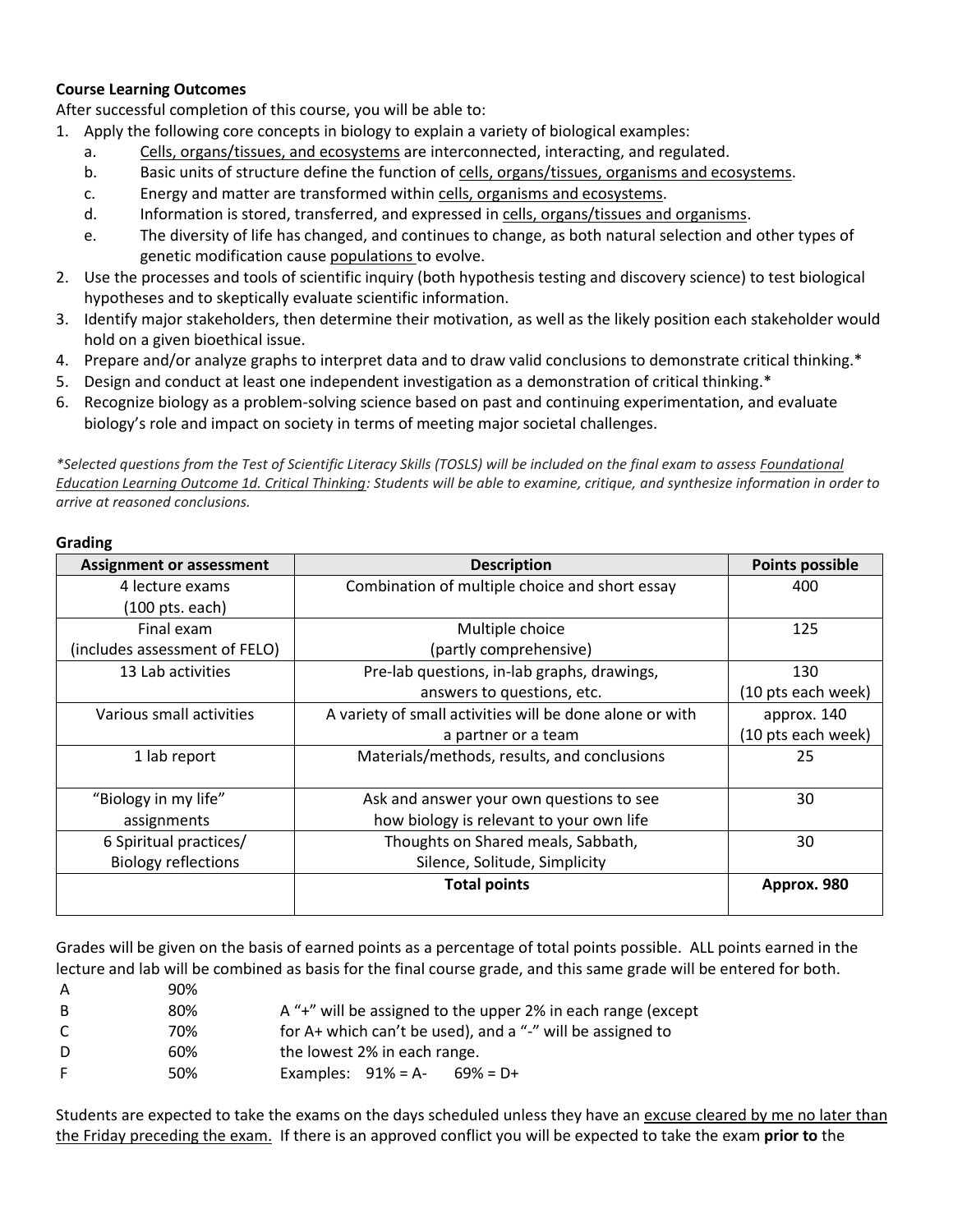scheduled time. If something unexpected happens, we will make appropriate arrangements at that time. Makeup exams may not be the same as the original and will generally be more difficult in nature. Un-excused misses will result in a zero grade. You will have two weeks from the time exams are handed back to discuss possible corrections, after which the grade becomes permanent. Regular assignments turned in late will be graded as follows: up to 1 day late = 50% reduction, more than 1 day late = no credit. **The final exam will be taken according to the official PLNU final exam schedule and will not be changed (see Canvas for date and time).**

### **Tutorial Center**

The PLNU Tutorial Center is available free of charge for all current, undergraduate PLNU students. It offers tutoring for most subjects, as well as for general help with paper editing, study skills, etc. The Tutorial Services is located on the south end of Bond Academic Center, next to the Academic Support Center, or available online. Tutoring is available by appointment only, and appointments must be made at least one day in advance. Appointments may be arranged in person at the Tutorial Center, over the phone at (619) 849-2593, or via email at [TutorialServices@pointloma.edu.](mailto:TutorialServices@pointloma.edu)

# **Participation and cooperation**

In an effort to create the best learning environment possible, all students should work in groups when asked to do so – whether in the lab or lecture. I may assign groups, and I will shuffle the groups several times during the semester. You may be surprised how much you can learn from one another, especially from people who you may not have chosen to work with in lab.

Phones must be muted or on vibrate during class. Only in cases of emergency should you leave class to take a phone call, unless the lab is on a break. **Texting should be extremely limited or non-existent – it really CAN wait until a break.** NO food or drinks are allowed in the lab rooms.

Attending lab is mandatory. In most cases, you will not be able to receive points for turning in assignments from a lab that you missed unless you have an excused absence, or unless you can attend the other lab section on the same day. Please make all attempts to attend the other lab section if you can't attend your own section. If you complete all 14 labs, the points for the  $14<sup>th</sup>$  lab will count as extra credit.

#### **Course credit hour information**

In the interest of providing sufficient time to accomplish the stated Course Learning Outcomes, this class meets the PLNU credit hour policy for a 3-unit lecture class and 1-unit lab class delivered over 15 weeks. It is anticipated that students will spend a minimum of 37.5 participation hours per credit hour on their coursework for BIO 1001. For this course, students will spend an estimated 112.5 total hours meeting the course learning outcomes for the lecture course, and 37.5 hours for the lab course. This means that course assignments and studying should take approximately 10 hours per week as detailed in the Canvas modules.

#### **Emphasis on spiritual disciplines**

In this course, you will learn about the disciplines of silence, solitude, simplicity, sharing meals and observing the Sabbath. At least once during the semester, you will share a meal with at least 2 other students in the class, and then write a reflection about it. This meal may take place on or off campus.

# **Use of laptops in class (if meeting in person)**

I discourage use of laptops/tablets/iPads in the lecture sessions **UNLESS** you feel strongly that you take your best notes via computer or want to access the Powerpoint slides during class, and feel that it will not be distracting to yourself or others around you. I may ask you to sit in the first two rows of class, and I may call on you more often than other students during class, just to make sure that you are on task  $\mathbb{O}$ . If computer use becomes a problem for some students, everyone will lose the privilege. In contrast, I will sometimes ask you to bring your laptop to lecture or lab, generally one per pair of students, so that you can look up information, work on lab reports, etc.

# **GENERAL PLNU POLICIES**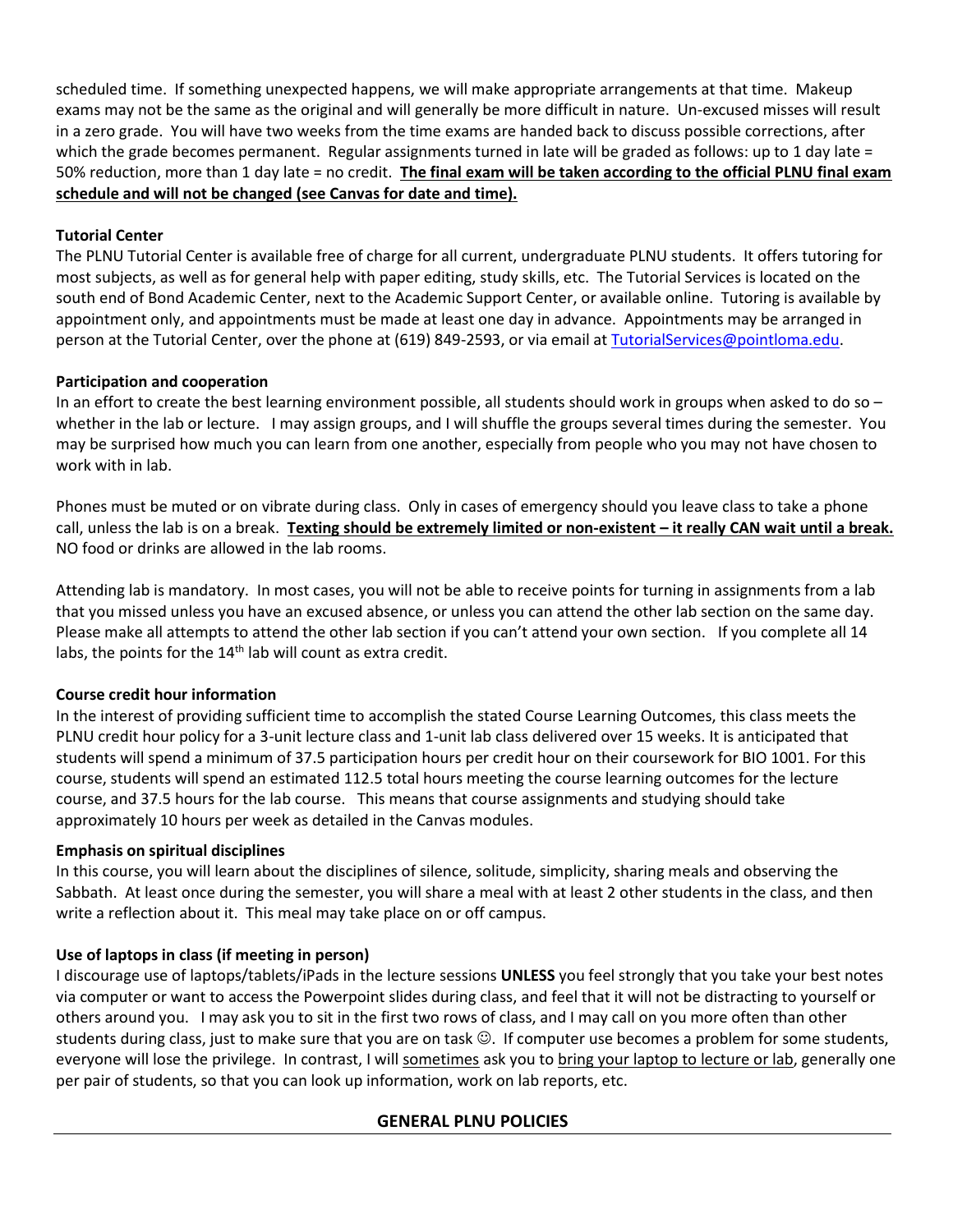# **PLNU COPYRIGHT POLICY**

Point Loma Nazarene University, as a non-profit educational institution, is entitled by law to use materials protected by the US Copyright Act for classroom education. Any use of those materials outside the class may violate the law.

# **PLNU ACADEMIC HONESTY POLICY**

Students should demonstrate academic honesty by doing original work and by giving appropriate credit to the ideas of others. Academic dishonesty is the act of presenting information, ideas, and/or concepts as one's own when in reality they are the results of another person's creativity and effort. A faculty member who believes a situation involving academic dishonesty has been detected may assign a failing grade for that assignment or examination, or, depending on the seriousness of the offense, for the course. Faculty should follow and students may appeal using the procedure in the university Catalog. See [Academic Policies](https://catalog.pointloma.edu/content.php?catoid=52&navoid=2919#Academic_Honesty) for definitions of kinds of academic dishonesty and for further policy information.

# **PLNU ACADEMIC ACCOMMODATIONS POLICY**

PLNU is committed to providing equal opportunity for participation in all its programs, services, and activities. Students with disabilities may request course-related accommodations by contacting the Educational Access Center (EAC), located in the Bond Academic Center [\(EAC@pointloma.edu](mailto:EAC@pointloma.edu) or 619-849-2486). Once a student's eligibility for an accommodation has been determined, the EAC will issue an academic accommodation plan ("AP") to all faculty who teach courses in which the student is enrolled each semester.

PLNU highly recommends that students speak with their professors during the first two weeks of each semester/term about the implementation of their AP in that particular course and/or if they do not wish to utilize some or all of the elements of their AP in that course. Students who need accommodations for a disability should contact the EAC as early as possible (i.e., ideally before the beginning of the semester) to assure appropriate accommodations can be provided. It is the student's responsibility to make the first contact with the EAC.

# **PLNU ATTENDANCE AND PARTICIPATION POLICY**

Regular and punctual attendance at all class sessions is considered essential to optimum academic achievement. If the student is absent for more than 10 percent of class sessions, the faculty member will issue a written warning of de-enrollment. If the absences exceed 20 percent, the student may be de-enrolled without notice until the university drop date or, after that date, receive the appropriate grade for their work and participation.

# **SPIRITUAL CARE**

Please be aware PLNU strives to be a place where you grow as whole persons. To this end, we provide resources for our students to encounter God and grow in their Christian faith.

If students have questions, a desire to meet with the chaplain or have prayer requests you can contact the Office of Spiritual Development.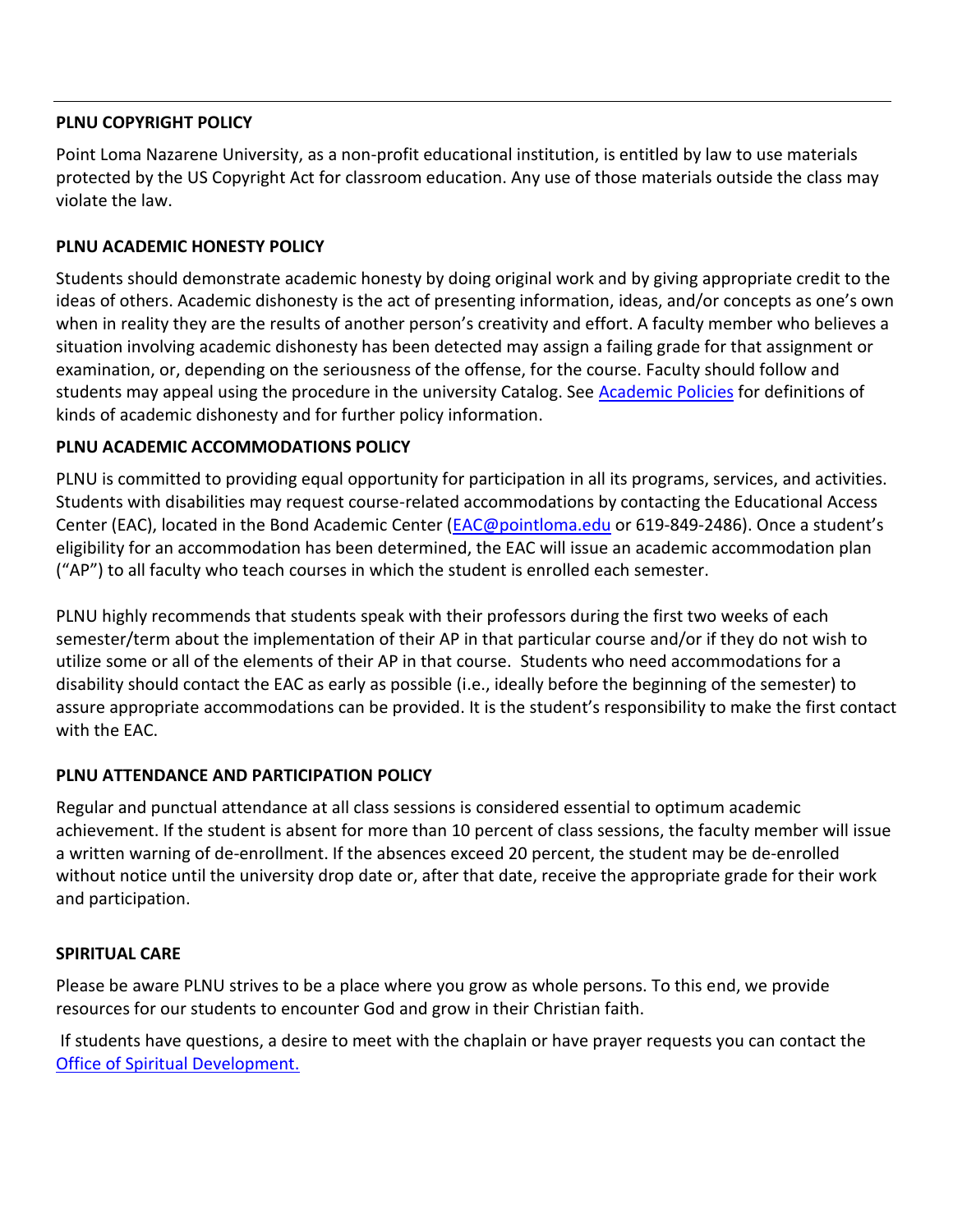# **BIO1001 Core Concepts**

| <b>Core concepts in biology</b>                                                                                                                 | <b>Sample of questions/tasks</b>                                                                                                                                                                                                                                      | Main topics in BIO 1001 |                           |          |                          |                     |
|-------------------------------------------------------------------------------------------------------------------------------------------------|-----------------------------------------------------------------------------------------------------------------------------------------------------------------------------------------------------------------------------------------------------------------------|-------------------------|---------------------------|----------|--------------------------|---------------------|
| (Vision & Change, 2011)<br>"STEMS"                                                                                                              | used for formative assessment (in-class activities) and<br>summative assessment (quizzes and exams)                                                                                                                                                                   |                         | Molecules<br>and Cells    | Genetics | populations<br>Change in | Physiology<br>Human |
| S - Living systems at all levels are<br>interconnected, interacting, and<br>regulated.                                                          | Analyze a system (cell, organism, or ecosystem) to predict a possible<br>response to a particular change.<br>Analyze a system (cell, organism, or ecosystem) to determine how it<br>functions in terms of its interacting components, both abiotic and<br>biotic.     | $\mathsf{x}$            | x                         |          | X                        | X                   |
| T - Information is stored, transferred,<br>and expressed at the cell, organ and<br>system level.                                                | Explain how information is transferred<br>from DNA to RNA to proteins.<br>Explain how information is transferred from either cell to cell, or<br>from one generation to the next.<br>Trace the pathway of information flow<br>from a stimulus to a response.          |                         | X                         | x        | x                        | $\mathsf{x}$        |
| E - The diversity of life has changed and<br>continues to change over time<br>(evolved and is evolving).                                        | Use the theory of natural selection to explain how certain<br>characteristics of species likely changed over time.<br>Describe the evidence for populations changing over time.                                                                                       | x                       | $\boldsymbol{\mathsf{x}}$ | x        | X                        | X                   |
| M - Matter and energy are<br>transformed within cells, organisms<br>and ecosystems.                                                             | Trace energy in various forms as it flows through a system.<br>Trace matter (C, N, or O) in various forms as it cycles through a<br>system.                                                                                                                           | $\mathsf{x}$            | x                         |          |                          | x                   |
| S - The structure of a molecule,<br>organelle, cell, organ, or body part, etc.<br>often relates to the function of that<br>particular structure | Analyze a structure (molecule, organelle, cell, organ, organ system,<br>or organism) to predict or to describe its function.<br>Analyze the relationship of the surface area-to-volume ratio of a<br>structure (organelle, cell, organ, or organism) to its function. |                         | x                         | X        | x                        | x                   |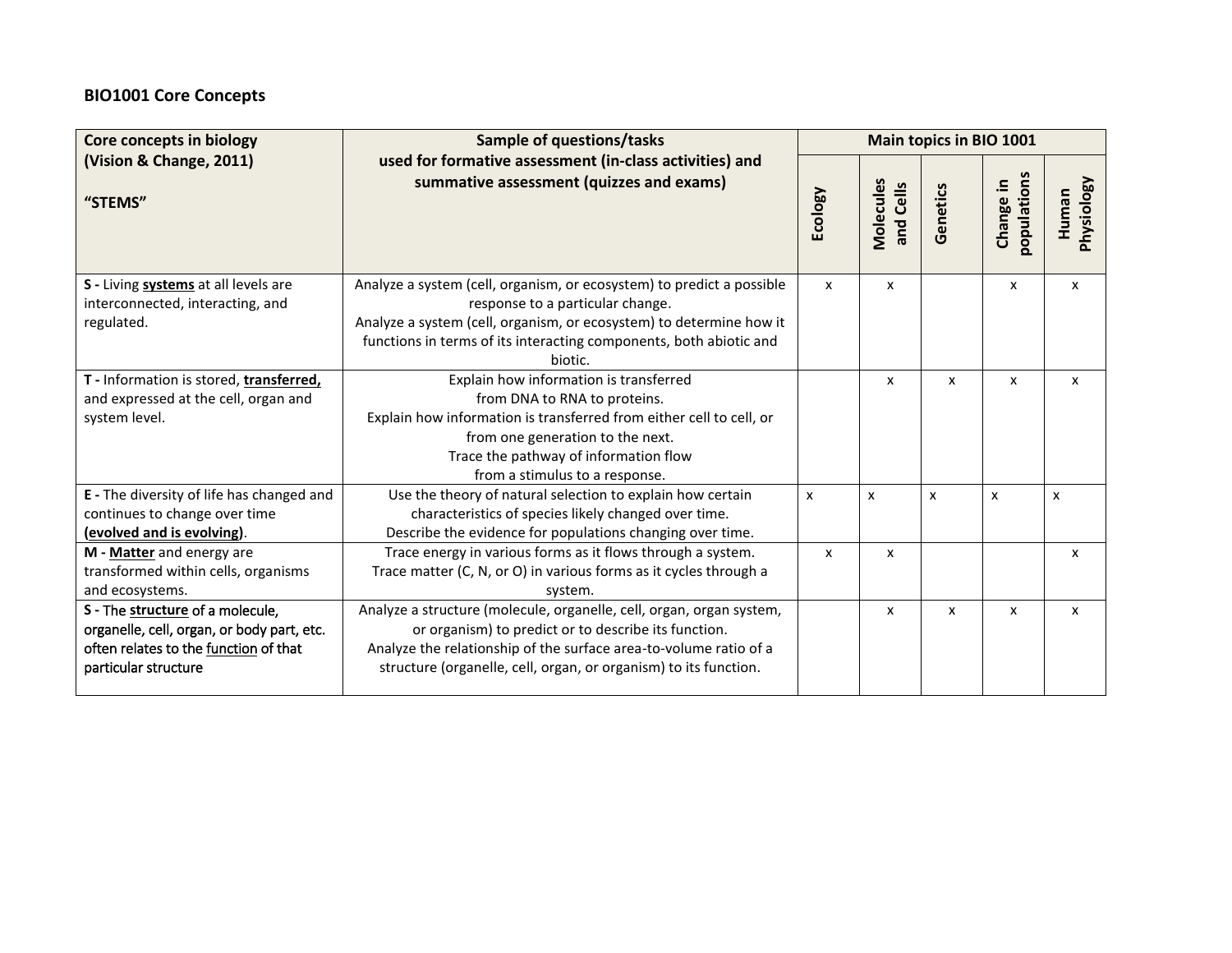# **BIO1001 Core Competencies**

| Core competencies in        | Sample of questions/tasks                                                                             |               |   |
|-----------------------------|-------------------------------------------------------------------------------------------------------|---------------|---|
| science                     | used for formative assessment (in-class activities) and summative                                     |               |   |
| (as identified by Vision    | assessment (quizzes and exams)                                                                        | tab<br>report | έ |
| & Change, 2011 and          |                                                                                                       |               |   |
| informed by NGSS)           | Science Skills (SS) indicated below                                                                   |               |   |
| Ability to understand the   | • Analyze bioethical case studies to identify stakeholders and their motivation.                      |               | x |
| relationship between        | • Identify ways that biological information and techniques can address major societal                 |               |   |
| science and society         | challenges.                                                                                           |               |   |
|                             | • Given a source of information/conclusions, determine if the source is credible. (SS                 |               |   |
|                             | #1)                                                                                                   |               |   |
| Ability to use quantitative | • Given a graph or table, state a valid conclusion. (SS #2)                                           | x             | x |
| reasoning                   | • Given a set of data, create an appropriate graph, table, or model to summarize the<br>data. (SS #3) |               |   |
| Ability to develop and/or   | • Given a set of data, create an appropriate graph, table, or model to summarize the                  |               | x |
| use modeling and            | data. (SS #3)                                                                                         |               |   |
| simulation                  | • Given a hypothesis, use a simulation to test it. (SS #5)                                            |               |   |
| Ability to apply the        | • Given an experimental design, carry out the experiment to collect the data. (SS #4)                 | X             | X |
| processes of science        | • Given a hypothesis, design an experiment to test it. (SS #5)                                        |               |   |
|                             | • Make observations, then generate a testable hypothesis. (SS #6)                                     |               |   |
| Ability to tap into the     | • Use information and processes from chemistry, statistics, and various sub-disciplines               |               | x |
| interdisciplinary nature of | to solve problems in biology.                                                                         |               |   |
| science                     |                                                                                                       |               |   |